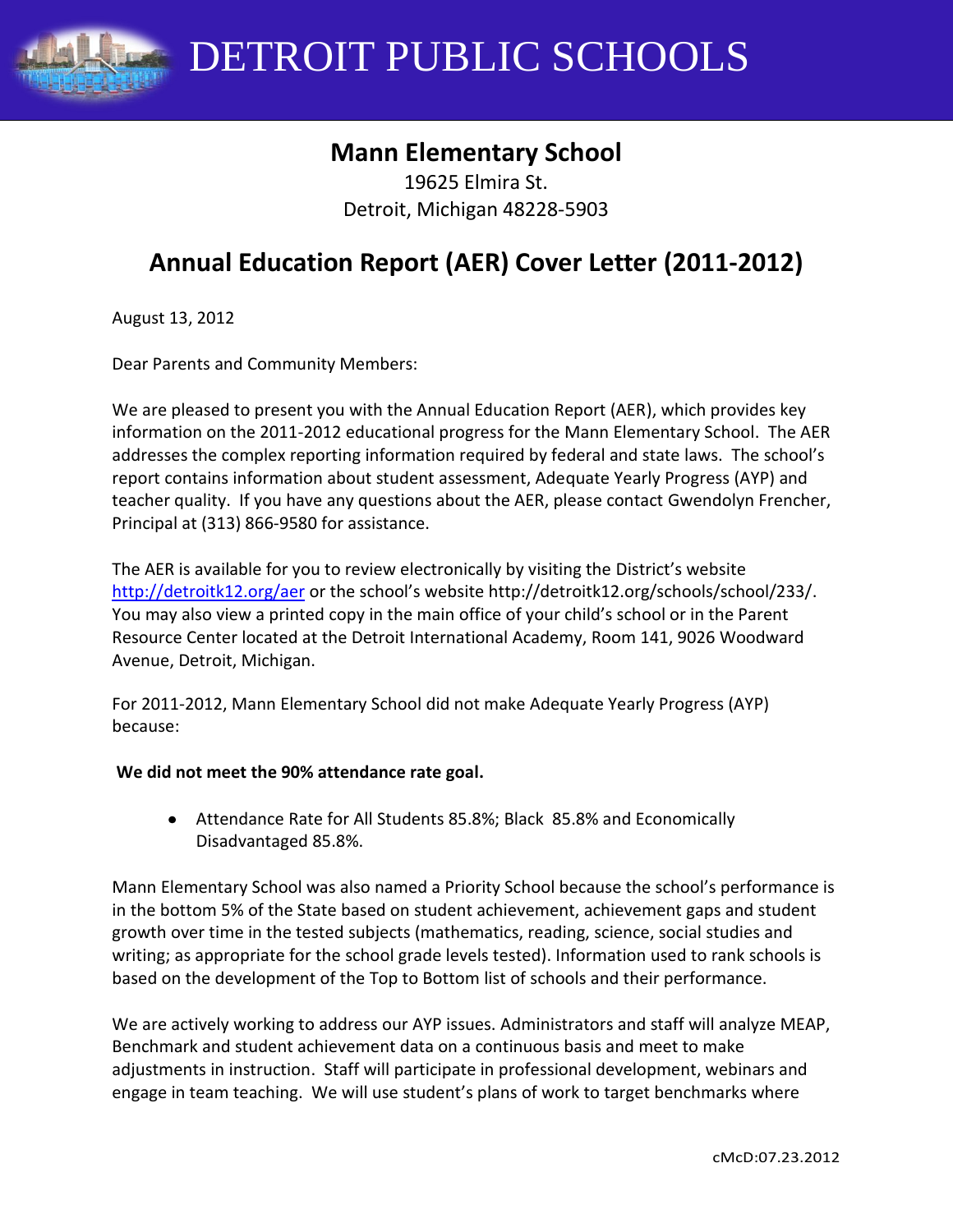students are performing below the grade level. We will continue to offer before and afterschool tutoring to students to raise their achievement level. Mann School will continue to inform parents of their student's absences and tardiness. In addition, we will make home visits to chronically absent students and will offer incentives to students with perfect attendance.

#### **Parent Involvement**

Parents can support the learning environment by participating in LSCO and school events monitoring homework, assisting in the classroom and on field trips. Parents will take a more active role and responsibility for student attendance. Parents will be encouraged to participate in parent/teacher conferences throughout the year. We will encourage active communication among the school, teachers, and parents in order to increase student achievement.

State law requires that we also report additional information.

### **Process for Assigning Pupils to the School**

During the 2011-2012 school year, Detroit Public Schools implemented the "Open Enrollment Initiative." This initiative allows students to elect to attend any Detroit Public School without being required to live within the boundary for that school. The "Open Enrollment Initiative" does not apply to the Examination High Schools, or Application Schools. Parents may enroll their child(ren) in the school of their interest as long as the school has not reached capacity for their particular grade. Enrollment preference is given to students who live within the boundary of a school. It should also be noted that transportation will not be provided for students who select a school outside of the boundary of their home school. "Open Enrollment Initiative" resources can be found on our website at: http://detroitk12.org/resources/prospective students/.

#### **School Improvement Status**

| Year      | <b>School Improvement Status</b> |  |
|-----------|----------------------------------|--|
| 2011-2012 | Priority ~ AYP Not Met           |  |
| 2010-2011 | $N/A \sim$ AYP Met               |  |

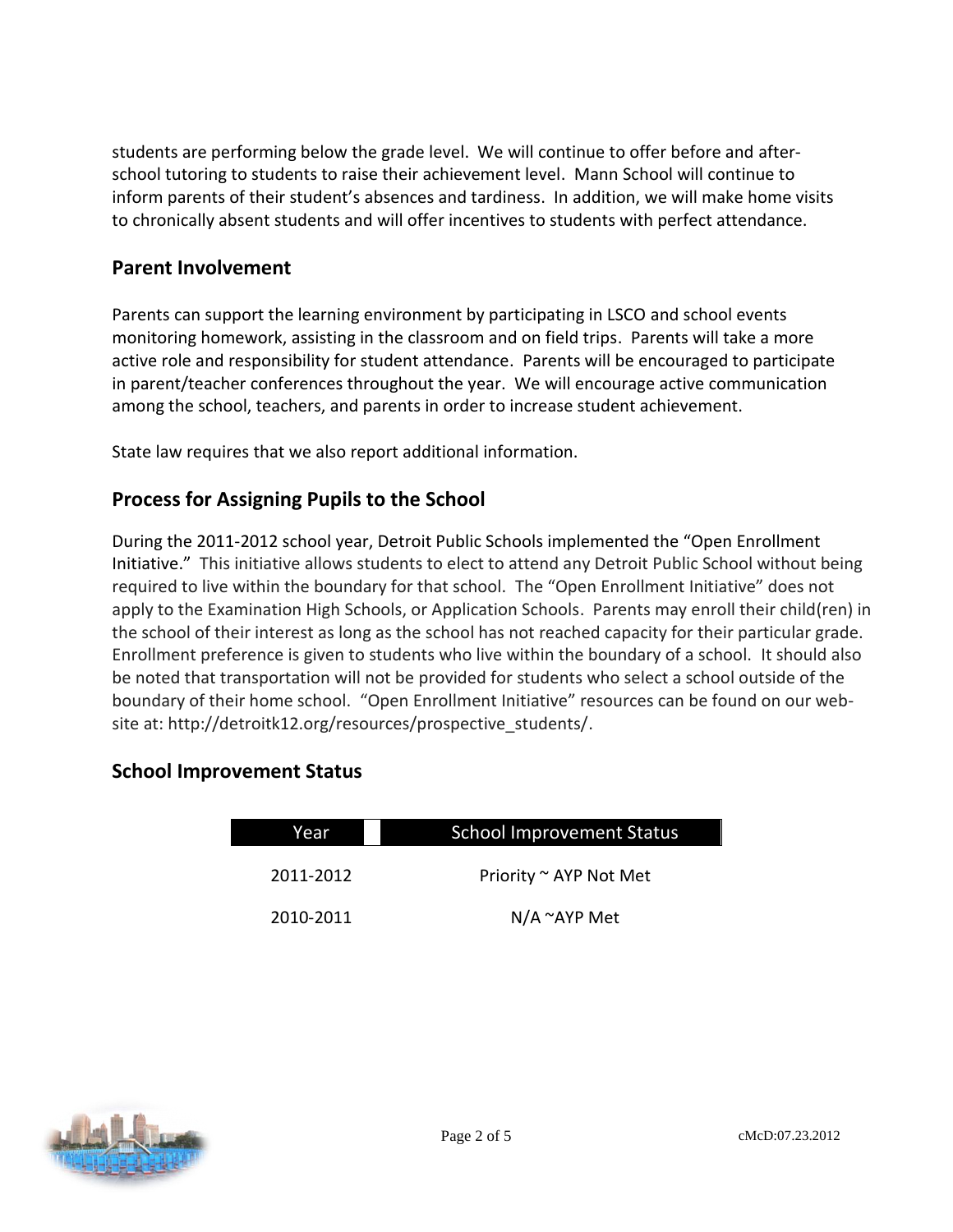# *Detroit Public Schools' Core Curriculum:*

Consistent with the Detroit Public Schools Academic Plan for 2012-2013**,** there are aggressive plans to accelerate the rate of student achievement and to ensure that students graduate with the academic and social skills necessary for success in college and the workplace.

### **Specific curriculum actions are based on the District's five (5) pillars of student achievement:**

- I. Talent management,
- II. High quality teaching and learning,
- III. Rigorous, transparent and continuous improvement cycle,
- IV. Customer service approach to community and each other, and
- V. A secure, inclusive and dynamic culture.

An Executive Summary of the 2012-2013 Academic Action Plan, is available online at [http://detroitk12.org/content/wp-content/uploads/2012/05/FINALAcademicPlanExecutive-](http://detroitk12.org/content/wp-content/uploads/2012/05/FINALAcademicPlanExecutive-Summary_2012.pdf)[Summary\\_2012.pdf](http://detroitk12.org/content/wp-content/uploads/2012/05/FINALAcademicPlanExecutive-Summary_2012.pdf).

#### **Access to the Core Curriculum**

The instructional strategies and grade level expectations are aligned to the State standards and the NAEP. This represents the core curriculum, which is supported by the texts, materials, computer software and other school level resources used daily in the classrooms. All of the professional development activities are aligned to the core curriculum.

The implementation is a process delineated in the District Plan. This plan serves as the framework for each school's academic achievement plan.

The frequent monitoring of the implementation of these plans are conducted by the school diagnostic visits, review of the benchmark assessments, use of the teacher evaluation tool and adherence to the pacing calendar.

The variances from the State plan can be found in the grade level expectations, which are also aligned to the higher standards of NAEP.

A Summer Parent University is offered with classes to increase parenting skills, early childhood literacy, adult literacy and GED. During the school year, the Regional Parent Resource Center is a vehicle for parents and other community members to participate in regular and on-going informational and participatory sessions focused on curriculum and

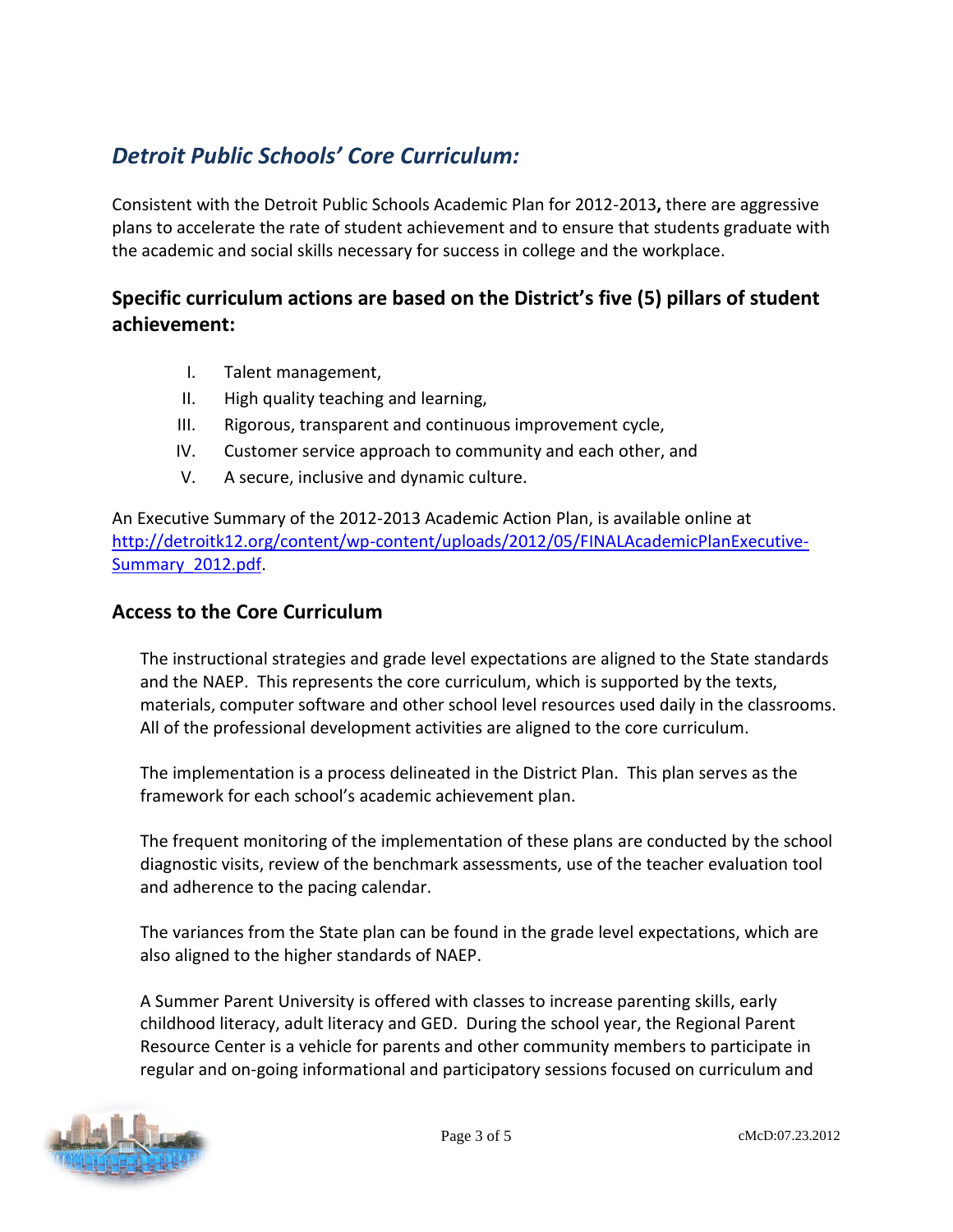### **Access to the Core Curriculum (Continued)**

instruction. Learning Village (an online instructional management system), Web updates and semi-annual progress reports are also a means to disseminate information to parents and community.

Detroit Public Schools Core Curriculum is currently under revision. Pacing Charts and Curriculum guides will be posted to the Division of Teaching and Learning under the Leadership page of our web-site in the near future.

### **Parent Engagement**

- $\cdot$  Use the technology portal for parents to view daily lessons and to communicate with teachers.
- ❖ Implement and follow through with the parent contracts.
- $\clubsuit$  Use the Parent Resource Center to engage parents in innovative workshops and sessions that are practical and will result in parent support to students at home.

### **Student Achievement Results**

Aggregate Student Achievement Results and Detroit Public Schools Quarterly Benchmark Assessment in Reading and Mathematics for Mann Elementary School can be found on the Detroit Public Schools' web-page at the Research, Evaluation and Assessment site at [http://detroitk12.org/data/rea/.](http://detroitk12.org/data/rea/) The following reports are available:

- District Profile Report
- Combined School Profile Reports
- Individual School Profile Reports
- Adequate Yearly Progress (AYP) Reports
- Annual Education Report

### **Parent-Teacher Conferences (Interactions):**

| <b>School Year</b>       | <b>Total Parent</b><br>Interactions | Percent |
|--------------------------|-------------------------------------|---------|
| 2011-2012                | 332                                 | 36.3%   |
| 2010-2011<br>(Corrected) | 200                                 | 22.6%   |